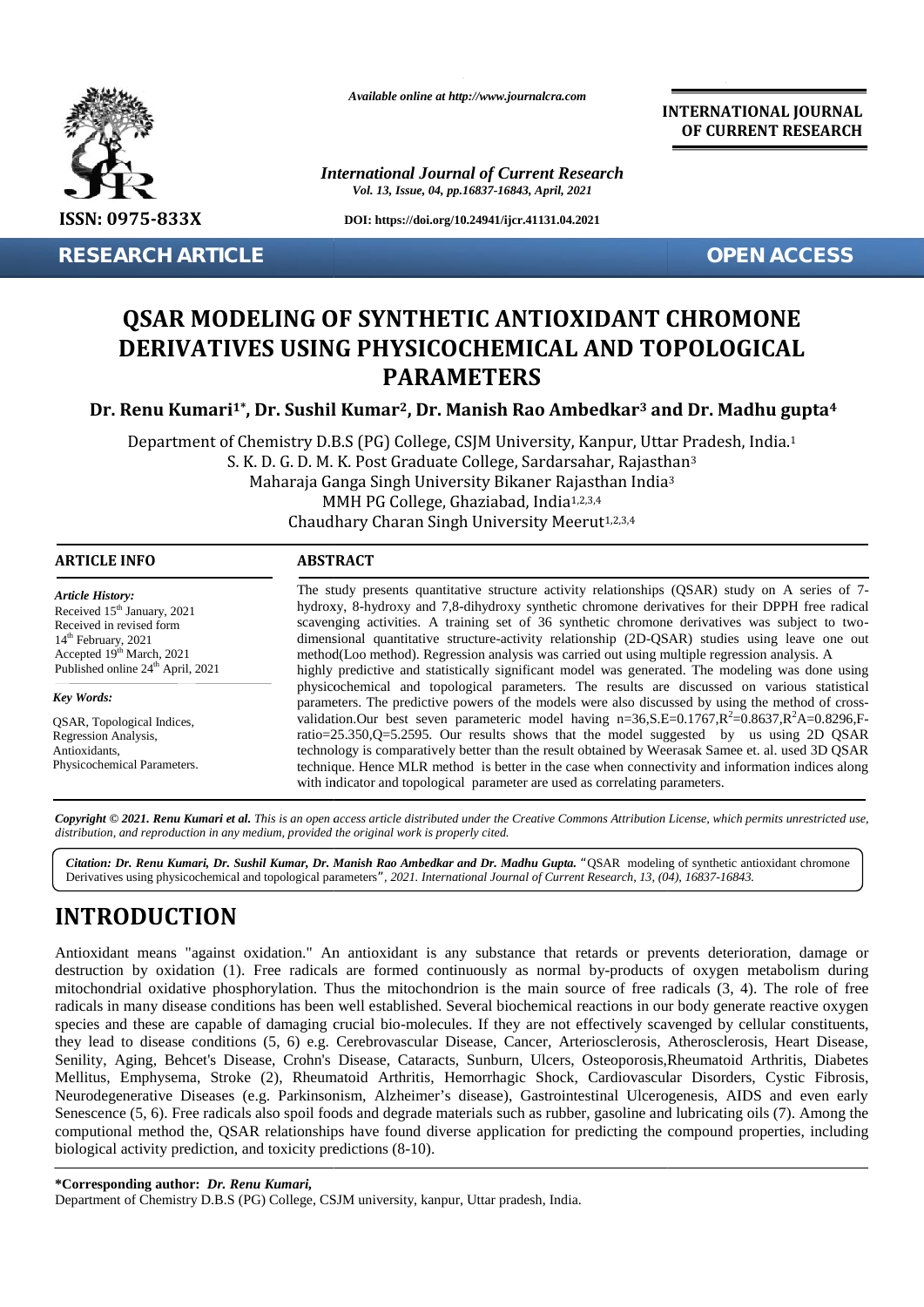

The studies on QSAR for relating the chemical or biological activity of drugs or aromatic compounds has led to proliferation of methods and indices (11-13). Such methods include various forms of univariate or multivariate regressions .At a fundamental level, indices include various forms of pure graph invariants commonly called topological indices. Such as Balaban(J), Randic (m), Kier and Hall (m<sup>v</sup>) indices. There have been a large number of other less fundamental indices, which have attempted to capture the essence of molecular shape, reactivity and polarity. Such indices are successfully used in modeling of biological activity of organic compounds toxic to the external environment. A series of papers have been published using physicochemical parameters and topological descriptors simultaneously for successful modeling of biological activities for various drug molecules  $(14-19)$ .

## **RESULTS AND DISCUSSION**

The set of 36 chromone derivative have been used and  $logEC<sub>50</sub>$  activity along with different substituents are recorded in table-1.The table -1 also records the value of indicator parameter namely IP1. IP1 has been taken as unity for the presence of halogen in the compound otherwise its value is zero. The calculated value of topological and physicochemical parameters along with different connectivity and information indices are recorded in table-2.The correlation between the topological indices and their correlation with other parameters are presented in table-3.

| Cmpd no | R <sub>2</sub>                        | $R_3$                              | $R_5$          | $R_7$     | $R_8$          | $\overline{\log}EC_{50}$ | IP1          |
|---------|---------------------------------------|------------------------------------|----------------|-----------|----------------|--------------------------|--------------|
| 1.      | Phenyl                                | H                                  | H              | OH        | OH             | 1.983                    | $\mathbf{0}$ |
| 2.      | Phenyl                                | H                                  | H              | <b>OH</b> | H              | 2.099                    | $\mathbf{0}$ |
| 3.      | Benzyl                                | H                                  | H              | OH        | H              | 2.097                    | $\mathbf{0}$ |
| 4.      | $4'$ -(NO <sub>2</sub> )-phenyl       | H                                  | H              | OH        | H              | 2.008                    | $\mathbf{0}$ |
| 5.      | $3'$ -(CF <sub>3</sub> )-phenyl       | H                                  | H              | <b>OH</b> | H              | 1.970                    | 1            |
| 6.      | $4'$ - $(F)$ -phenyl                  | H                                  | H              | OH        | H              | 2.054                    | $\mathbf{1}$ |
| 7.      | $3', 5'$ -(diNO <sub>2</sub> )-phenyl | H                                  | H              | OH        | H              | 1.942                    | $\Omega$     |
| 8.      | $3'$ -(Cl)-phenyl                     | H                                  | H              | OH        | H              | 2.068                    | 1            |
| 9.      | 4'-(t-butyl)-phenyl                   | H                                  | $\rm H$        | OH        | H              | 2.019                    | $\Omega$     |
| 10.     | phenyl                                | CH <sub>3</sub>                    | $\rm H$        | OH        | H              | 2.094                    | $\mathbf{0}$ |
| 11.     | Benzyl                                | CH <sub>3</sub>                    | $\rm H$        | OH        | H              | 2.092                    | $\mathbf{0}$ |
| 12.     | $4'$ -(NO <sub>2</sub> )-phenyl       | $4''$ -(NO <sub>2</sub> )-Benzoyl  | $\mathbf H$    | OH        | H              | 1.773                    | $\mathbf{0}$ |
| 13.     | $4'$ - $(CF_3)$ -phenyl               | $3''$ - $CF_3$ -Benzoyl            | H              | OH        | H              | 1.735                    | 1            |
| 14.     | $4'$ - $(F)$ -phenyl                  | $4''$ -(F)-Benzoyl                 | $\overline{H}$ | OH        | $\overline{H}$ | 1.860                    | $\mathbf{1}$ |
| 15.     | $3',4'$ -(diF)-phenyl                 | $3''$ , $4''$ -(diF)-Benzoyl       | $\rm H$        | OH        | H              | 1.799                    | $\mathbf{1}$ |
| 16.     | $4'$ -(OCH <sub>3</sub> )-phenyl      | $4''$ -(OCH <sub>3</sub> )-Benzoyl | $\mathbf H$    | OH        | H              | 1.850                    | $\mathbf{0}$ |
| 17.     | $3'$ -(CF <sub>3</sub> )-phenyl       | H                                  | OH             | OH        | H              | 1.932                    | $\mathbf{1}$ |
| 18.     | $4'$ - $(F)$ -phenyl                  | H                                  | OH             | OH        | H              | 2.010                    | $\mathbf{1}$ |
| 19.     | $3',4'$ -(diF)-phenyl                 | H                                  | OH             | OH        | H              | 1.994                    | 1            |
| 20.     | 4'-(t-butyl)-phenyl                   | H                                  | OH             | OH        | H              | 1.941                    | $\mathbf{0}$ |
| 21.     | 3'-(Cl)-phenyl                        | H                                  | OH             | OH        | H              | 2.018                    | 1            |
| 22.     | $3',4'$ -(diCl)-phenyl                | H                                  | OH             | OH        | H              | 1.955                    | 1            |
| 23.     | $4'$ -(OCH <sub>3</sub> )-phenyl      | H                                  | OH             | OH        | H              | 2.039                    | $\theta$     |
| 24.     | $3'$ -(OCH <sub>3</sub> )-phenyl      | H                                  | OH             | OH        | H              | 2.048                    | $\Omega$     |
| 25.     | $3', 4'$ -(diNO <sub>2</sub> )-phenyl | H                                  | OH             | OH        | H              | 1.902                    | $\Omega$     |
| 26.     | $4'$ -(NO <sub>2</sub> )-phenyl       | $4''$ -(NO <sub>2</sub> )-Benzoyl  | OH             | OH        | $\overline{H}$ | 1.756                    | $\mathbf{0}$ |
| 27.     | phenyl                                | H                                  | $\mathbf H$    | OH        | OH             | 1.504                    | $\mathbf{0}$ |
| 28.     | Benzyl                                | H                                  | $\overline{H}$ | OH        | OH             | 1.581                    | $\theta$     |
| 29.     | $3'-$ ( $CF_3$ )-phenyl               | $4''$ -(CF <sub>3</sub> )-Benzoyl  | H              | OH        | OH             | 0.417                    | $\mathbf{1}$ |
| 30.     | $4'$ - $(F)$ -phenyl                  | $4''$ -(F)-Benzoyl                 | $\overline{H}$ | OH        | OH             | 0.594                    | 1            |
| 31.     | CH <sub>3</sub>                       | H                                  | $\rm H$        | OH        | H              | 2.262                    | $\mathbf{0}$ |
| 32.     | $3', 4'$ -(diCl)-phenyl               | H                                  | $\rm H$        | OH        | H              | 2.001                    | $\mathbf{1}$ |
| 33.     | $4'$ -(NO <sub>2</sub> )-phenyl       | H                                  | H              | OH        | H              | 1.956                    | $\mathbf{0}$ |
| 34.     | CH <sub>3</sub>                       | H                                  | $\rm H$        | OH        | OH             | 1.616                    | $\Omega$     |
| 35.     | $3'$ -(OCH <sub>3</sub> )-phenyl      | $3''$ -(OCH <sub>3</sub> )-Benzoyl | $\rm H$        | OH        | H              | 1.847                    | $\theta$     |
| 36.     | $4'$ -(NO <sub>2</sub> )-phenyl       | $4''$ -(NO <sub>2</sub> )-Benzoyl  | $\mathbf H$    | OH        | OH             | 0.528                    | $\Omega$     |

| Table 1. Molecular structures and corresponding antioxidant activities of synthetic chromones |  |
|-----------------------------------------------------------------------------------------------|--|
|                                                                                               |  |

Ip1=1if halogens present in compounds, otherwise zero.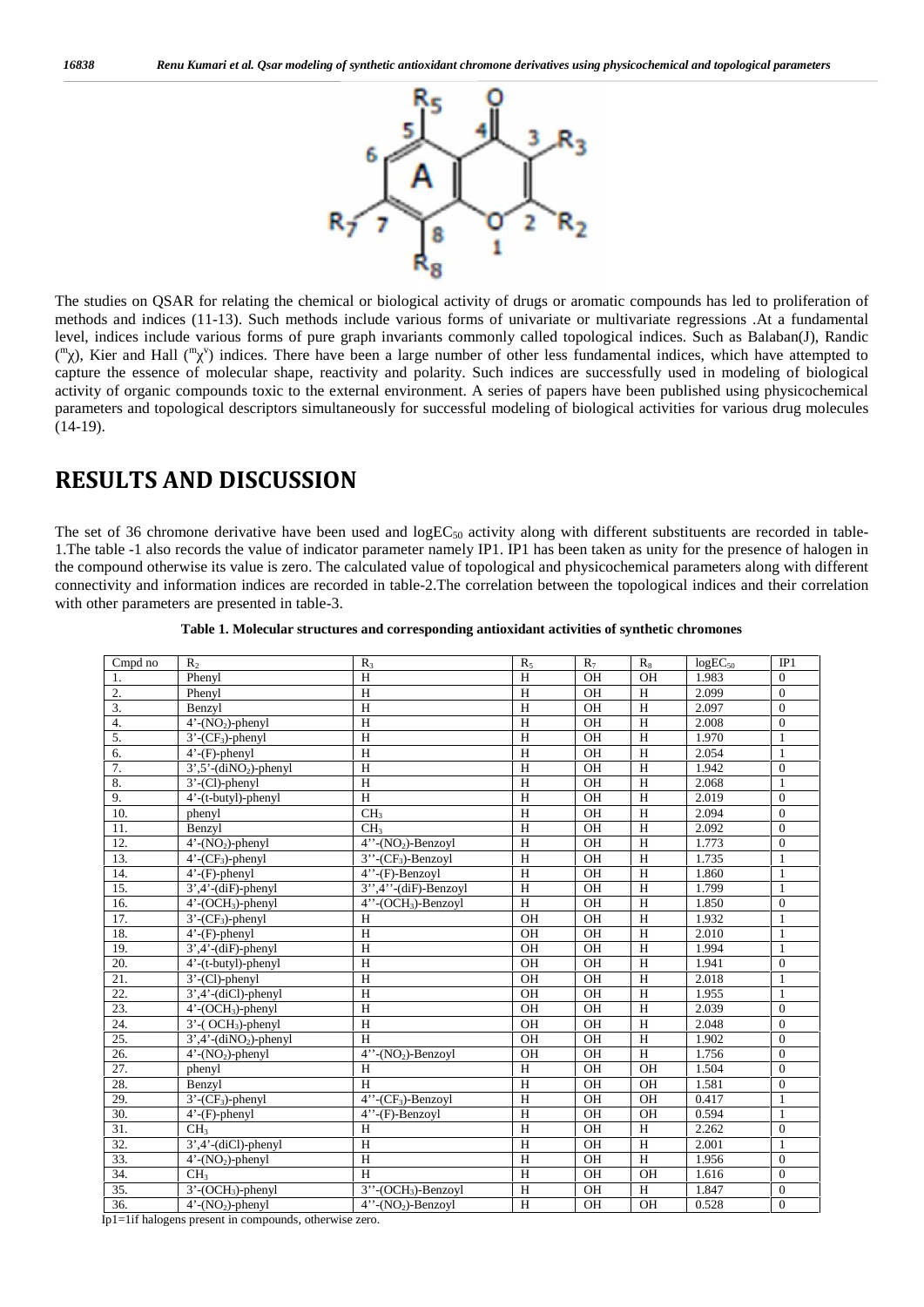| Compd no         | $\bf{J}$ | $\mathbf{1}$ | 2      | 3      | SIC <sub>1</sub> | <b>MLOGP</b> |
|------------------|----------|--------------|--------|--------|------------------|--------------|
| 1.               | 1.67     | 8.754        | 7.843  | 6.775  | 0.58             | 2.581        |
| 2.               | 1.638    | 8.737        | 7.494  | 6.631  | 0.58             | 2.581        |
| $\overline{3}$ . | 1.551    | 9.22         | 8.397  | 6.767  | 0.632            | 2.562        |
| $\overline{4}$ . | 1.571    | 10.042       | 9.47   | 7.74   | 0.663            | 2.579        |
| 5.               | 1.645    | 10.342       | 10.541 | 7.921  | 0.659            | 3.461        |
| 6.               | 1.615    | 9.131        | 8.571  | 7.042  | 0.646            | 2.974        |
| 7.               | 1.695    | 11.346       | 11.026 | 8.683  | 0.68             | 2.431        |
| 8.               | 1.642    | 9.131        | 8.583  | 6.958  | 0.646            | 3.098        |
| 9.               | 1.573    | 10.342       | 10.529 | 7.978  | 0.62             | 3.543        |
| 10.              | 1.709    | 9.165        | 8.358  | 7.314  | 0.63             | 2.83         |
| 11.              | 1.620    | 9.648        | 8.796  | 7.518  | 0.644            | 2.805        |
| 12.              | 1.498    | 15.257       | 14.375 | 12.13  | 0.588            | 3.038        |
| 13.              | 1.613    | 16.269       | 17.066 | 12.799 | 0.604            | 4.142        |
| 14.              | 1.539    | 13.436       | 12.577 | 10.732 | 0.573            | 3.594        |
| 15.              | 1.566    | 14.257       | 13.593 | 11.889 | 0.606            | 3.805        |
| 16.              | 1.509    | 14.512       | 12.915 | 11.549 | 0.581            | 2.246        |
| 17.              | 1.672    | 10.753       | 11.09  | 8.224  | 0.683            | 3.164        |
| 18.              | 1.65     | 9.542        | 9.12   | 7.345  | 0.674            | 2.677        |
| 19.              | 1.666    | 9.952        | 9.628  | 7.923  | 0.703            | 2.801        |
| 20.              | 1.601    | 10.753       | 11.078 | 8.281  | 0.639            | 3.514        |
| 21.              | 1.676    | 9.542        | 9.132  | 7.261  | 0.674            | 2.801        |
| 22.              | 1.666    | 9.952        | 9.628  | 7.923  | 0.703            | 3.044        |
| 23.              | 1.617    | 10.08        | 9.289  | 7.753  | 0.676            | 2.013        |
| 24.              | 1.66     | 10.08        | 9.301  | 7.685  | 0.676            | 2.013        |
| 25.              | 1.718    | 11.757       | 11.575 | 8.987  | 0.7              | 2.211        |
| 26.              | 1.528    | 15.668       | 14.924 | 12.439 | 0.612            | 2.826        |
| 27.              | 1.69     | 9.165        | 8.348  | 7.375  | 0.614            | 2.041        |
| 28.              | 1.601    | 9.648        | 8.796  | 7.511  | 0.66             | 2.022        |
| 29.              | 1.612    | 16.286       | 16.916 | 13.235 | 0.604            | 3.631        |
| 30.              | 1.566    | 13.863       | 12.977 | 11.477 | 0.6              | 2.807        |
| 31.              | 2.02     | 6.165        | 5.896  | 4.514  | 0.788            | 1.188        |
| 32.              | 1.634    | 9.542        | 9.079  | 7.62   | 0.679            | 3.341        |
| 33.              | 1.571    | 10.042       | 9.47   | 7.74   | 0.663            | 2.579        |
| 34.              | 2.106    | 6.592        | 6.295  | 5.258  | 0.793            | 0.649        |
| 35.              | 1.562    | 14.512       | 12.939 | 11.413 | 0.581            | 2.246        |
| 36.              | 1.527    | 15.684       | 14.774 | 12.874 | 0.612            | 2.315        |

#### **Table 2. Values of Topological, Randic connectivity indices and Information indices used for the compounds used in the present study**

list of abbreviations and symbols used:

 $2^{2}$ , 3, = Randic connectivity indices

J= Balaban index SIC1=information index

MlogP=Lipophicity parameter

#### **Table 3. Correlation matrix**

|                  | logEc50   |           |           |           |           | SIC <sub>1</sub> | <b>MLOGP</b> | IP1    |
|------------------|-----------|-----------|-----------|-----------|-----------|------------------|--------------|--------|
| logEc50          | .0000     |           |           |           |           |                  |              |        |
|                  | 0.1841    | .0000     |           |           |           |                  |              |        |
|                  | $-0.5779$ | $-0.6316$ | .0000     |           |           |                  |              |        |
|                  | $-0.5811$ | $-0.5696$ | 0.9808    | .0000     |           |                  |              |        |
|                  | $-0.6184$ | $-0.6135$ | 0.9958    | 0.9737    | .0000     |                  |              |        |
| SIC <sub>1</sub> | 0.2862    | 0.7956    | $-0.6312$ | $-0.5518$ | $-0.6274$ | 1.0000           |              |        |
| <b>MLOGP</b>     | $-0.0596$ | $-0.6064$ | 0.4719    | 0.5449    | 0.4642    | $-0.5312$        | 1.0000       |        |
| IP1              | $-0.1355$ | $-0.0875$ | 0.1451    | 0.2220    | 0.1648    | 0.0067           | 0.5885       | 1.0000 |

**Statistical analysis:** In modeling  $logEC_{50}$  for the 36 set of chromone derivative and to arrive at most significant model we have chosen stepwise regression analysis and used maximum  $R^2$  method. Among the proposed model, the best mono to multiparameteric models were found to be the following.

**One-parametric model:** It was observed that among the several monoparametric model, the model containing 3 (third order connectivity index)was found to be the best with  $R^2$ =0.3825 is as follows:

 $logEC<sub>50=2.8229-0.1158(\pm 0.0252)</sub>$  3 (1)

n=36, S.E=0.3414, R<sup>2</sup>=0.3825, R<sup>2</sup>A =0.3643, F-ratio=21.060, Q=1.8115

In the above eqn. n= no of compounds, S.E= Standard error of estimation,  $R^2$ = coefficient of determination,  $R^2A$  = adjusted  $R^2$  $,Q =$ Quality factor. In the above model the negative value of 3 indicates that decrease in the value of this the biological activity can be enhanced.

**Two-parametric model:** Among the several biparameteric model when the 1 (first order connectivity index) was combined with the 3 parameter the  $R^2$  value increased significantly from 0.3825 to 0.5564. The quality factor also enhances from the value of 1.8115 to 2.5397.The model is as given below: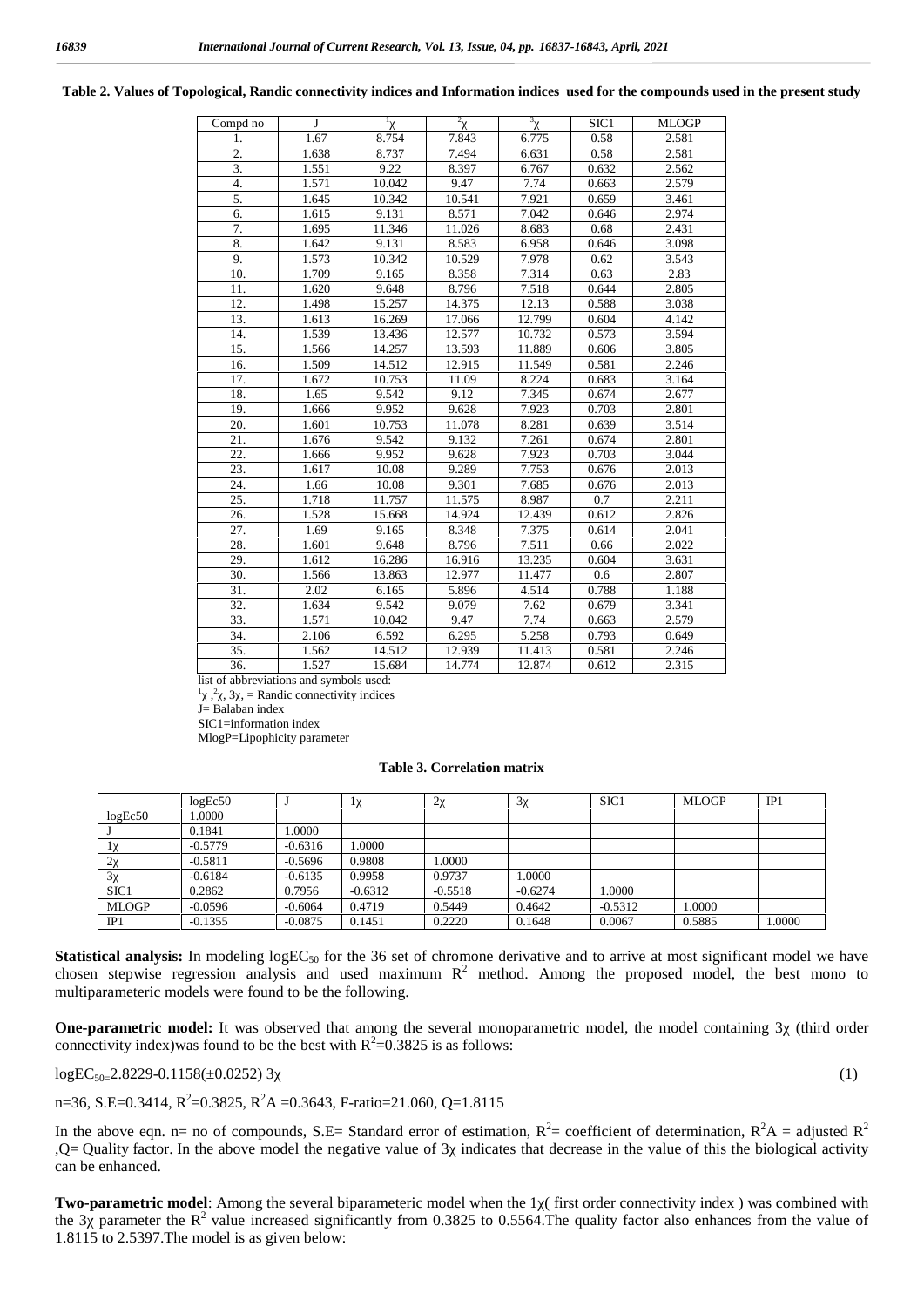$logEC_{50} = 2.1817 + 0.7283(\pm 0.2025)$  3  $-0.9701(\pm 0.2385)$  1  $n=36$ , S.E=0.2937,  $R^2=0.5564$ ,  $R^2A=0.5295$ , F-ratio=20.697, Q=2.5397 (2)

**Three-parametric model:** In the tri parametric model when another second order connectivity parameter (2) wasCombined with the above biparameteric model containing 3 and 1. The significant improvement in the value of  $R^2$  was observed .The  $R^2$  value increases from the value of 0.5564 to 0.5809 and the quality factor enhance from 2.5697 to 2.6290.The value of S.E. was decreased from 0.2397 to 0.0.2899.The model is as shown below.

 $logEC_{50-}$  2.0752+0.9025( $\pm$ 0.2371) 1 -0.1267( $\pm$ 0.0928) 2 -1.0261( $\pm$ 0.2389) 3  $n=36$ , S.E=0.2899,  $R^2=0.5809$ ,  $R^2A=0.5416$ , F-ratio=14.783, Q=2.6290 (3)

**Four-parametric model:** Among the four parameteric model, the model containing 1, 2, 3 along with MLOGP was found to be the best. The model is as given below.

 $logEC_{50} = 1.6530 + 1.0173(\pm 0.2125)1$   $-0.2660(\pm 0.0930)2$   $-1.0334(\pm 0.2110)3$   $+ 0.2514(\pm 0.0794)$  MLOGP

 $n=36$ , S.E=0.2560,  $R^2=0.6834$ ,  $R^2A=0.6425$ , F-ratio=16.725, Q=3.2292 (4)

In the model given above the inclusion of MLOGP drastically increases the value  $R^2$  from 0.5809 to 0.6834.

**Five-parametric model:** When to the above four parameteric model another topological parameter J (Balaban index) have been found to be effective with  $R^2$ =0.7529. The model is as below.

logEC<sub>50</sub> -3.1685+2.1246(±0.7310)J+.5587(±0.2666)1 -0.5444(±0.1271)2 -1.3099(±0.2120)3 + 0.5027(±0.1121) MLOGP  $n=36$ , S.E=0.2299,  $R^2=0.7529$ ,  $R^2A=0.7118$ , F-ratio=18.285, Q=3.7742. (5)

**Six-parametric model:** However in case of six parametric modeling a model containing J,1,2, 3, SIC1 ,MLOGPcomes out to be the best. The  $R^2$ value for this model is 0.8170. The model is as below:

logEC50**<sup>=</sup>**-6.3624+1.8512(±0.6456)J+ 1.8510(±0.2508) 1χ-0.7699(±0.1318) 2χ-1.3601(±0.1863) 3χ+ 4.2678(±1.3400)SIC1 +0.6718(±0.1115)MLOGP  $n=36$ , S.E=0.2012.,  $R^2=0.8170$ ,  $R^2A=0.7791$ , F-ratio=21.572, Q=4.4924 (6)

**Seven-parametric model:** The best seven parametric model containing indicator parameter IP1 taken for the presence of halogen group in the given compounds is as follows.

logEC<sub>50</sub>= -8.6415+2.2062(±0.5784)J+1.8443(±0.2203)1 -0.8611(±0.1195) 2 -1.2334(±0.1686) 3 +5.9580(±1.2970) SIC1- $0.2933(\pm .0946)$  IP1 n=36, S.E=0.1767, R<sup>2</sup>=0.8637, R<sup>2</sup>A =0.8296, F-ratio=25.350, Q=5.2595 (7)

However, seven parametric model with J, 1, <sup>2</sup>, 3, SIC1, IP1 comes out to be the best since it gives a highest  $R^2$  and Q value(21). Using model 7 (table-4) the  $logEC<sub>50</sub>$  values have been evaluated and reported in table-5 respectively.

**Table 4. Regression parameters and quality of correlation for the various models**

| Model. No      | Paramet-ers used | $Ai = (1---7)$        | $\overline{B}$ | <b>Se</b> | $R^2$  | $R^2A$ | F-ratio | $Q = R/Se$ |
|----------------|------------------|-----------------------|----------------|-----------|--------|--------|---------|------------|
| -1             | 3                | $-0.1158(\pm 0.0252)$ | 2.8229         | 0.3414    | 0.3825 | 0.3643 | 21.060  | 1.8115     |
| $\overline{c}$ | 3                | $0.7283(\pm 0.2025)$  | 2.1817         | 0.2937    | 0.5564 | 0.5295 | 20.697  | 2.5397     |
|                |                  | $-0.9701(\pm 0.2385)$ |                |           |        |        |         |            |
| 3              | 1                | $0.9025(\pm 0.2371)$  | 2.0752         | 0.2899    | 0.5809 | 0.5416 | 14.783  | 2.6290     |
|                | $\sqrt{2}$       | $-0.1267(\pm 0.0928)$ |                |           |        |        |         |            |
|                | 3                | $-1.0261(\pm 0.2389)$ |                |           |        |        |         |            |
| $\overline{4}$ | $\mathbf{1}$     | $1.0173(\pm 0.2125)$  | 1.6530         | 0.2560    | 0.6834 | 0.6425 | 16.725  | 3.2292     |
|                | $\overline{2}$   | $-0.2660(\pm 0.0930)$ |                |           |        |        |         |            |
|                | 3                | $-1.0334(\pm 0.2110)$ |                |           |        |        |         |            |
|                | <b>MLOGP</b>     | $0.2514(\pm 0.0794)$  |                |           |        |        |         |            |
| 5              |                  | $2.1246(\pm 0.7310)$  | $-3.1685$      | 0.2299    | 0.7529 | 0.7118 | 18.285  | 3.7742     |
|                |                  | $1.5587(\pm 0.2666)$  |                |           |        |        |         |            |
|                | $\overline{2}$   | $-0.5444(\pm 0.1271)$ |                |           |        |        |         |            |
|                | 3                | $-1.3099(\pm 0.2120)$ |                |           |        |        |         |            |
|                | <b>MLOGP</b>     | $0.5027(\pm 0.1121)$  |                |           |        |        |         |            |
| 6              | J                | $1.8512(\pm 0.6456)$  | $-6.3624$      | 0.2012    | 0.8170 | 0.7791 | 21.572  | 4.4924     |
|                | -1               | $1.8510(\pm 0.2508)$  |                |           |        |        |         |            |
|                | $\overline{2}$   | $-0.7699(\pm 0.1318)$ |                |           |        |        |         |            |
|                | 3                | $-1.3601(\pm 0.1863)$ |                |           |        |        |         |            |
|                | SIC1             | $4.2678(\pm 1.3400)$  |                |           |        |        |         |            |
|                | <b>MLOGP</b>     | $0.6718(\pm 0.1115)$  |                |           |        |        |         |            |
| $\overline{7}$ | J                | $2.2062(\pm 0.5784)$  | $-8.6415$      | 0.1767    | 0.8637 | 0.8296 | 25.350  | 5.2595     |
|                |                  | $1.8443(\pm 0.2203)$  |                |           |        |        |         |            |
|                | $\overline{2}$   | $-0.8611(\pm 0.1195)$ |                |           |        |        |         |            |
|                | 3                | $-1.2334(\pm 0.1686)$ |                |           |        |        |         |            |
|                | SIC1             | $5.9580(\pm 1.2970)$  |                |           |        |        |         |            |
|                | <b>MLOGP</b>     | $0.9121(\pm 0.1249)$  |                |           |        |        |         |            |
|                | IP1              | $-0.2933(\pm .0946)$  |                |           |        |        |         |            |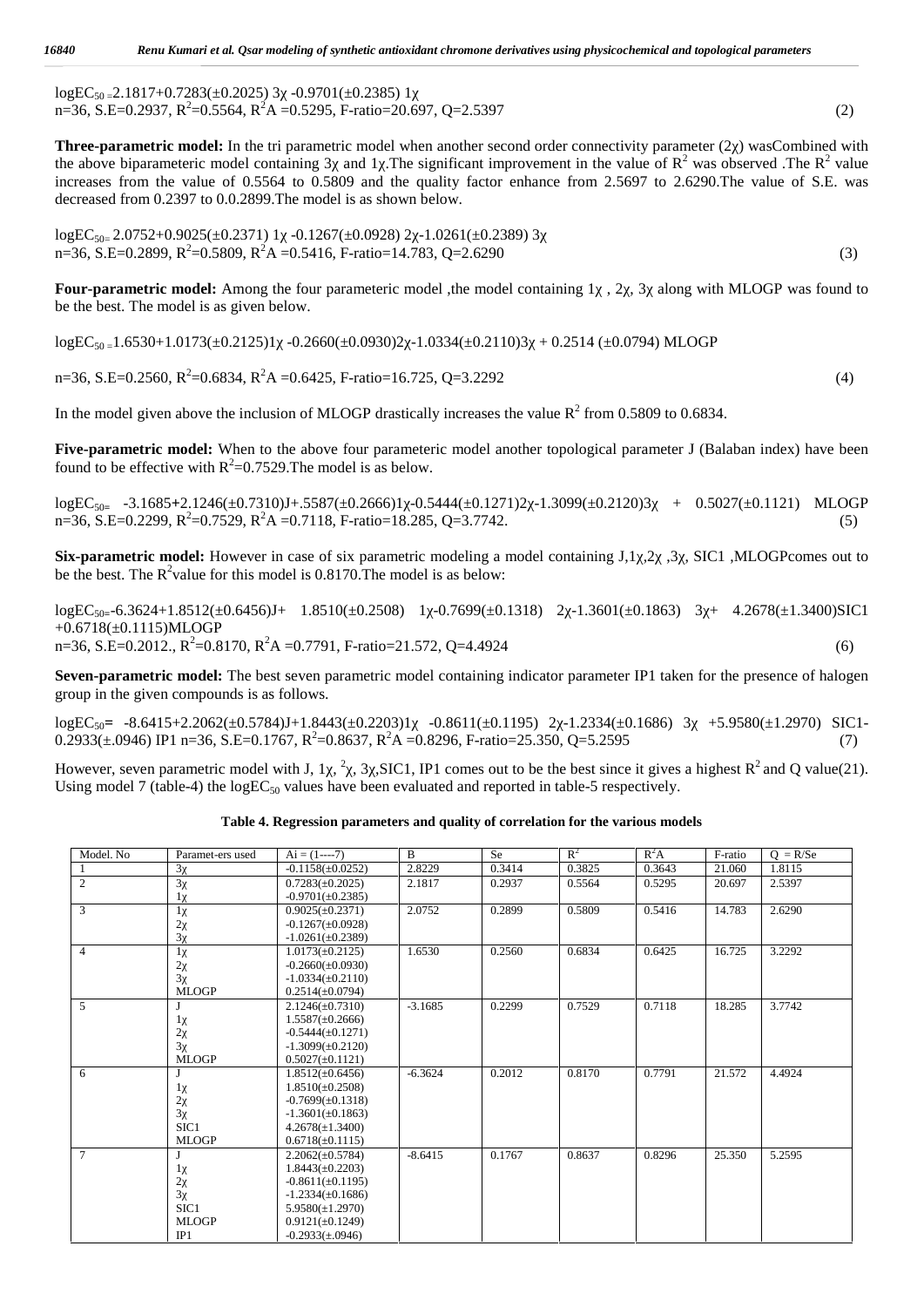However, the correlation potential for these model have obtained by plotting observed versus estimated  $logEC_{50}$ values and they are demonstrated in Fig-1 and predictive power of the Fig-1 comes out to be 0.8637 suggesting that this model is the best among all the models. The model-7explains more than 86 % variance of the data. Further confirmation in favour of seven parametric model is obtained by calculating the cross-validated parameters (table-6) for the given models. PRESS (predicted residual sum of squares) appears to be the most important cross validation parameter accounting for a good estimate of the real predictive error of the models. Its value less than SSY (sum of squares of the response value) indicate that the model predict better than the chance and can be considered statistically significant. In our case PRESS/SSY for all the models has been more than zero, which shows that these models are free from the defect of chance and also  $R^2$ Cv is highest for the seven parametric models suggesting that this model is most appropriate for modeling  $logEC_{50}$  value of compounds under investigation.

| Compd no                | Observed logEC <sub>50</sub> | Predicted logEC <sub>50</sub> | Residual |  |
|-------------------------|------------------------------|-------------------------------|----------|--|
| 1                       | 1.983                        | 1.888                         | 0.095    |  |
| $\overline{2}$          | 2.099                        | 2.264                         | $-0.165$ |  |
| $\overline{\mathbf{3}}$ | 2.097                        | 2.31                          | $-0.213$ |  |
| $\overline{4}$          | 2.008                        | 1.946                         | 0.062    |  |
| 5                       | 1.97                         | 2.004                         | $-0.034$ |  |
| 6                       | 2.054                        | 1.964                         | 0.09     |  |
| $\overline{7}$          | 1.942                        | 2.088                         | $-0.146$ |  |
| 8                       | 2.068                        | 2.23                          | $-0.162$ |  |
| 9                       | 2.019                        | 1.921                         | 0.098    |  |
| 10                      | 2.094                        | 2.148                         | $-0.054$ |  |
| 11                      | 2.092                        | 2.275                         | $-0.183$ |  |
| 12                      | 1.773                        | 1.736                         | 0.037    |  |
| 13                      | 1.735                        | 1.523                         | 0.212    |  |
| 14                      | 1.86                         | 1.865                         | $-0.005$ |  |
| 15                      | 1.799                        | 1.526                         | 0.273    |  |
| 16                      | 1.85                         | 1.596                         | 0.254    |  |
| 17                      | 1.932                        | 1.848                         | 0.084    |  |
| 18                      | 2.01                         | 1.848                         | 0.162    |  |
| 19                      | 1.994                        | 1.775                         | 0.219    |  |
| 20                      | 1.941                        | 1.981                         | $-0.04$  |  |
| 21                      | 2.018                        | 2.112                         | $-0.094$ |  |
| 22                      | 1.955                        | 1.997                         | $-0.042$ |  |
| 23                      | 2.039                        | 1.819                         | 0.22     |  |
| 24                      | 2.048                        | 1.987                         | 0.061    |  |
| 25                      | 1.902                        | 1.967                         | $-0.065$ |  |
| 26                      | 1.756                        | 1.656                         | 0.100    |  |
| 27                      | 1.504                        | 1.225                         | 0.279    |  |
| 28                      | 1.581                        | 1.622                         | $-0.041$ |  |
| 29                      | 0.417                        | 0.677                         | $-0.26$  |  |
| 30                      | 0.594                        | 0.892                         | $-0.298$ |  |
| 31                      | 2.262                        | 2.319                         | $-0.057$ |  |
| 32                      | 2.001                        | 2.145                         | $-0.144$ |  |
| 33                      | 1.956                        | 1.946                         | 0.01     |  |
| 34                      | 1.616                        | 1.573                         | 0.043    |  |
| 35                      | 1.847                        | 1.86                          | $-0.013$ |  |
| 36                      | 0.528                        | 0.81                          | $-0.282$ |  |

#### **Table 5. Observed and estimated logEC50 values using modelno. 7.**

#### **Table 6. Cross-validated parameters**

| Model no. | Parameters used                           | <b>PRESS</b> | SSY    | PRESS/SSY | $R^2_{\text{CV}}$ | PSE    | $S_{PRES}$ |
|-----------|-------------------------------------------|--------------|--------|-----------|-------------------|--------|------------|
| 2.        | 3                                         | 2.8472       | 3.5715 | 0.7972    | 0.2028            | 0.2812 | 0.2935     |
|           |                                           |              |        |           |                   |        |            |
| 3.        |                                           |              |        |           |                   |        |            |
|           | $\overline{2}$                            | 2.6903       | 3.7284 | 0.7215    | 0.2785            | 0.2733 | 0.2899     |
|           | 3                                         |              |        |           |                   |        |            |
| 4.        |                                           |              |        |           |                   |        |            |
|           | $\sqrt{2}$                                | 2.0324       | 4.3862 | 0.4633    | 0.5367            | 0.2376 | 0.2560     |
|           | 3                                         |              |        |           |                   |        |            |
|           | <b>MLOGP</b>                              |              |        |           |                   |        |            |
| 5         | J.                                        |              |        |           |                   |        |            |
|           |                                           | 1.5858       | 4.8328 | 0.3281    | 0.6719            | 0.2098 | 0.2299     |
|           | $\overline{2}$                            |              |        |           |                   |        |            |
|           | 3                                         |              |        |           |                   |        |            |
|           | <b>MLOGP</b>                              |              |        |           |                   |        |            |
| 6         | I                                         |              |        |           |                   |        |            |
|           |                                           | 1.1749       | 5.2438 | 0.2241    | 0.7759            | 0.1806 | 0.2012     |
|           | $\boldsymbol{2}$                          |              |        |           |                   |        |            |
|           | 3                                         |              |        |           |                   |        |            |
|           | SIC1                                      |              |        |           |                   |        |            |
| $\tau$    | <b>MLOGP</b>                              |              |        |           |                   |        |            |
|           | J                                         | 0.8747       | 5.5439 | 0.1577    | 0.8423            | 0.1558 | 0.1767     |
|           |                                           |              |        |           |                   |        |            |
|           | $\overline{\mathbf{c}}$<br>$\overline{3}$ |              |        |           |                   |        |            |
|           | SIC1                                      |              |        |           |                   |        |            |
|           | <b>MLOGP</b>                              |              |        |           |                   |        |            |
|           | IP1                                       |              |        |           |                   |        |            |
|           |                                           |              |        |           |                   |        |            |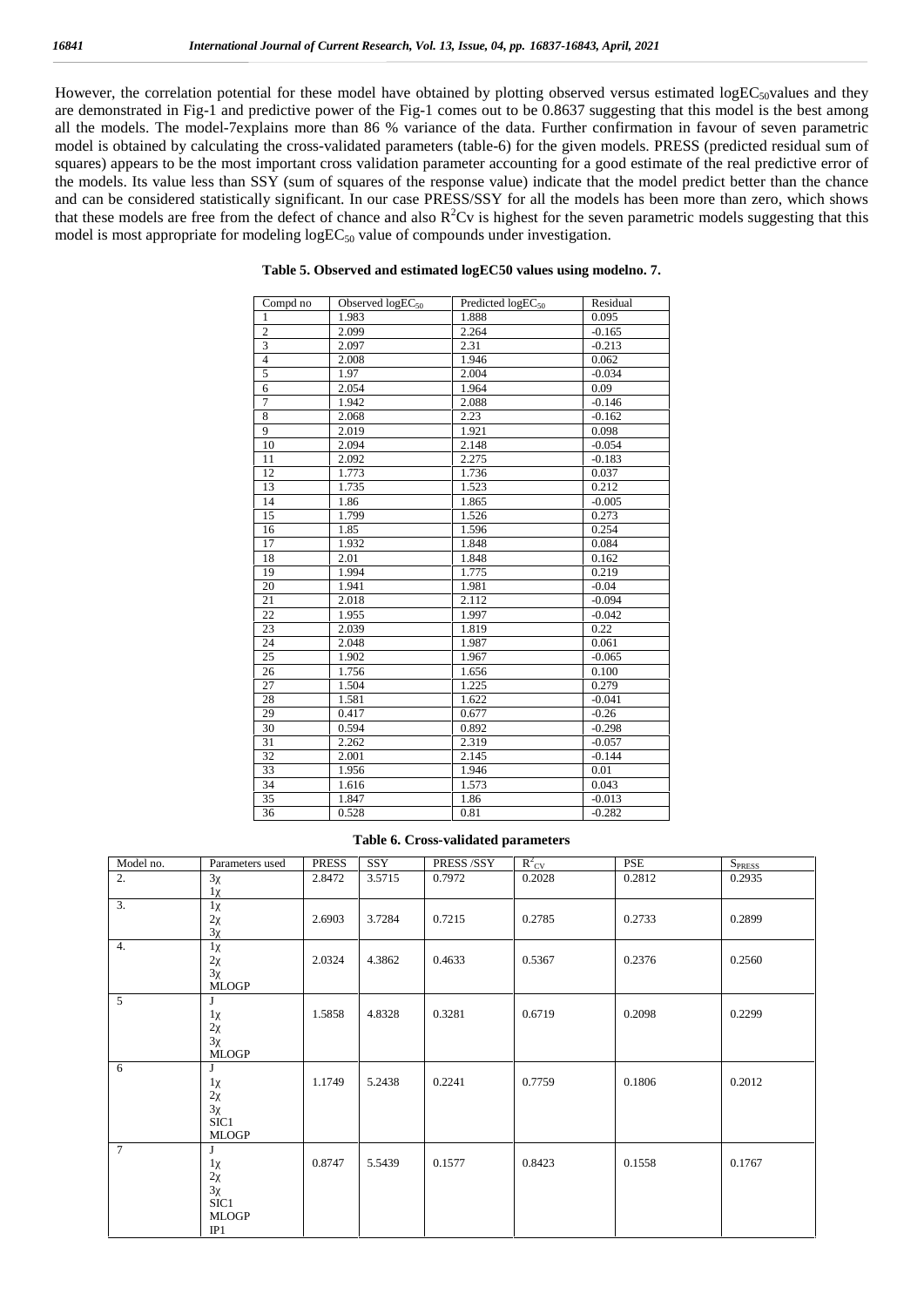

**Fig 2. Correlation between observed and estimated logEC<sup>50</sup> using model no.7**

## **Experimental**

*50% Effective concentration (log* **EC50***) Activity:* The biological activity studied here is the 50% Effectiveconcentration (log EC<sub>50</sub>) of 36 synthetic antioxidant chromone derivatives as reported earlier is used.

*Molecular descriptors used:* The molecular structures of chromone derivatives were modeled with chemsketch software and also several physicochemical parameters for the 36 synthetic antioxidant chromone derivatives were calculated using ACD Lab software chem sketch (20). Topological indices for the 36 antioxidant chromone derivatives have been calculated using Dragon software. They are Balaban, Ranadic connectivity and information indices. They are reported in table-2 respectively. All the topological indices were calculated from the hydrogen suppressed graphs. These graphs were obtained after deleting all the carbon-hydrogen as well as heteroatoms -hydrogen bonds from the molecular structures of the compound used . The structure optimization for using Dragon software was made by ACD Lab's software.

*Regression analysis:* Regression analysis was made using maximum  $R^2$  method following stepwise regression analysis. The NCSS software was used for making regression analysis.

## **Conclusion**

The above result suggests the following conclusion.

- Second and third order connectivity indices have retarding role towards  $logEC_{50}$  activity.
- 1, MLOGP and SICI(Information index) supports the biological activity i.e. logEC<sub>50</sub>.
- Increase in the value of J (Balaban index) enhances the activity.
- The presence of halogen group indicated that halogen group on ring A alsoretards log $EC_{50}$  activity.
- Our results shows that the model suggested by us using 2D QSAR technology is comparatively better than the result obtained byWeerasak Samee et. al.(22) used 3D QSAR technique. Hence MLR method is better in the case when connectivity and information indices along with indicator and topological parameter are used as correlating parameters.

## **Acknowledgement**

Authors are thankful to the referees for their valuable suggestions making the paper in this form .I am also thankful to professor V.K. Agrawal Director, NITTTR, Bhopal for their generous help and encouragement for presenting this work. I am also thankful to U.G.C New Delhi for giving us a financial support.

# **REFERENCES**

- 1 Dekkers, J.C., L.J.P. Doornen and C.G. Han,. The Role of Antioxidant Vitamins and Enzymes in the Prevention of Exercise-Induced Muscle Damage. *Sports Med*., 21, 213-238,1996.
- 2 Sharma, H. and C. Clark,. An excerpt from the medical textbook Contemporary Ayurved., Edinburgh: Churchill Livingstone, ISBN: 0 443055947,1998.
- 3 Przedborski, S. and V. Jackson-Lewwis,. Experimental developments in movements disorders: update on proposed free radical mechanisms. *Current Opinion Neurol.,* 11,1998,335-339.